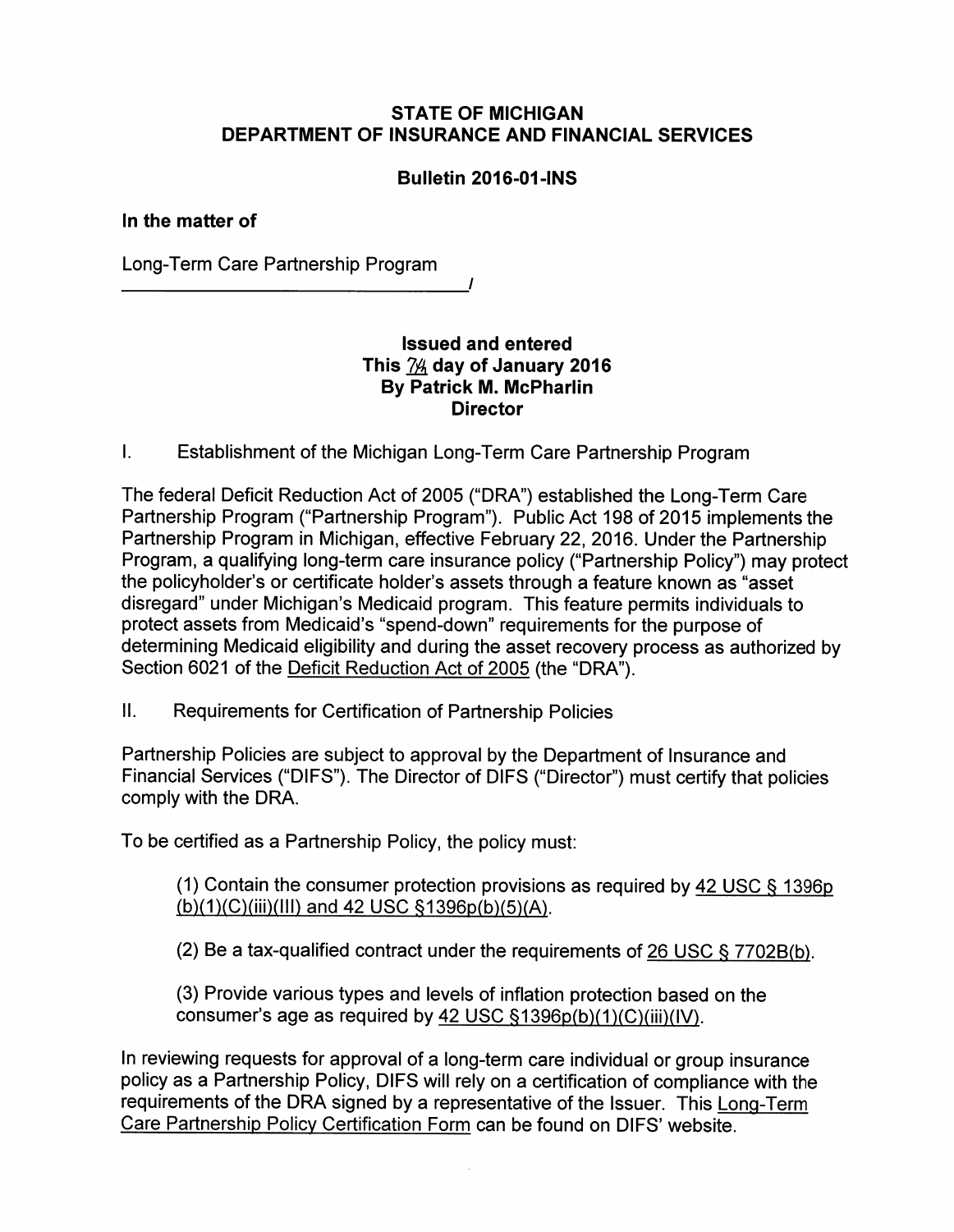Issuers that want to have existing, approved policies or certificate forms certified as Partnership Policies must file an Issuer Certification Form that clearly identifies the previously filed policies with the pertinent SERFF tracking number(s) and accurately certifies compliance with the requirements of the DRA. After receipt of an Issuer Certification Form and a determination that a policy meets all applicable consumer protection requirements, DIFS will issue new approval dispositions for Partnership Policies through SERFF.

### III. Notice to Consumers

Issuers of Partnership Policies must provide a Notice to Consumers ("Notice") detailing in plain language the pertinent provisions of qualified long-term care insurance Partnership Policies as they relate to Medicaid eligibility, requirements for partnership coverage and types of changes that could disqualify long-term care insurance as Partnership coverage. DIFS has developed the required [Notice.](http://www.michigan.gov/documents/difs/FIS_2310_508086_7.pdf) This Notice shall be filed with DIFS along with the applicable SERFF filing for new and existing forms; or issuers may develop their own Notice and submit for approval with the filing.

IV. Producer Training for Sale of Policies Qualifying for the Michigan Long-Term Care Partnership Program

The DRA requires the Director to provide assurance that any producer who sells, solicits or negotiates a policy under the Michigan Long-Term Care Partnership Program receives appropriate training and demonstrates an understanding of Partnership Policies and their relationship to public and private coverage for long-term care. An insurer that delivers or issues for delivery long-term care insurance in Michigan shall obtain verification, and make the verification available to the Director upon request, that an insurance producer has received the training before permitting the insurance producer to sell, solicit or negotiate the insurer's long-term care insurance products, as required by Section 1204f of the Michigan Insurance Code of 1956, as amended, MCL 500.1204f.

Section 1204f, as amended, requires a producer selling, soliciting, or negotiating longterm care insurance to complete a one-time training course no later than February 22, 2017. In addition to the other requirements of Section 1204f, as amended, the one-time training course and ongoing training courses must include topics related to the relationship between qualified Partnership Policies and other public and private coverage of long-term care services, including Medicaid. Producers who have satisfied these requirements in another state will be considered to have satisfied the requirements in Michigan.